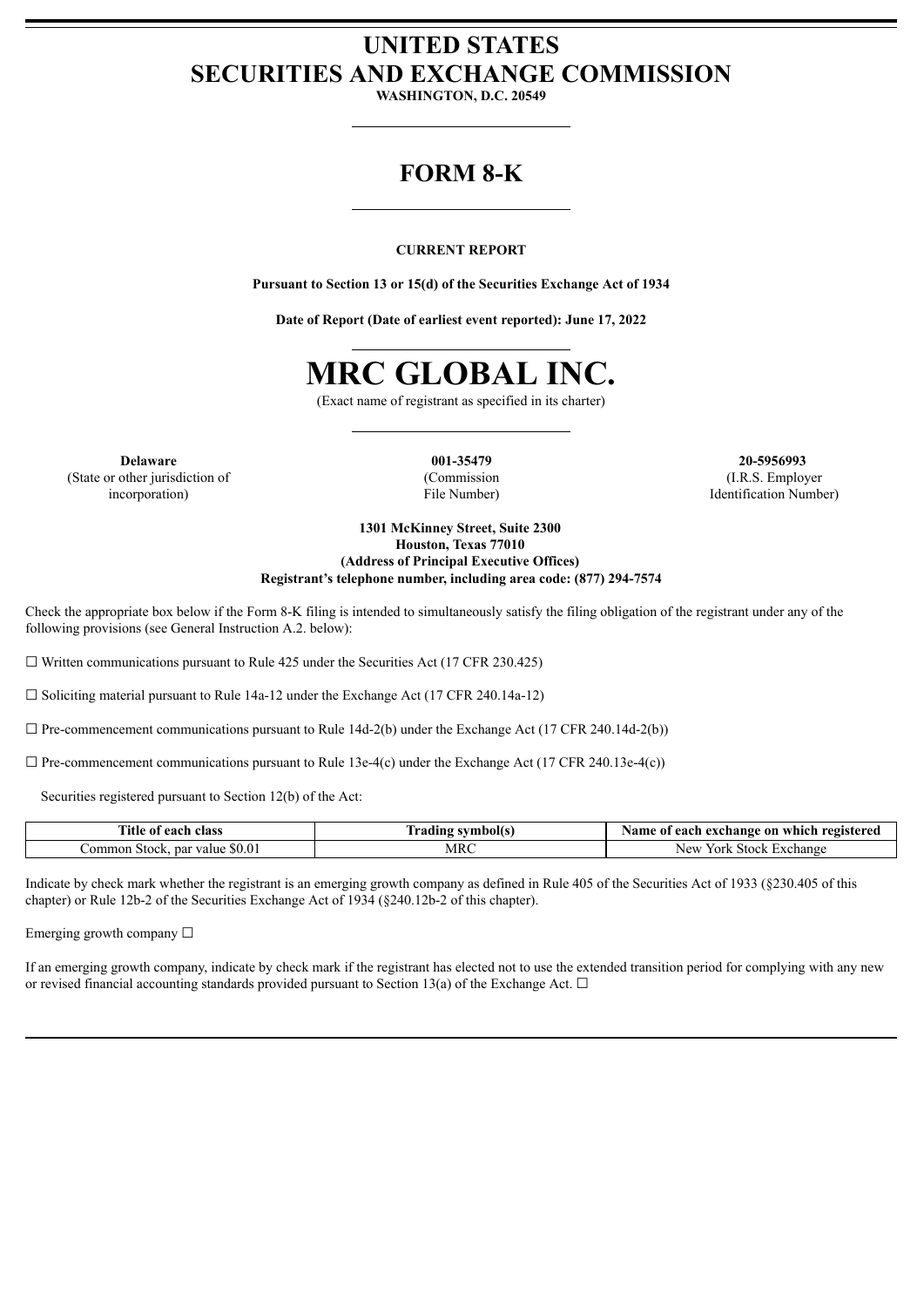#### **Item 7.01 Regulation FD Disclosure.**

On June 17, 2022, MRC Global Inc. ("MRC Global" or the "Company") issued a press release announcing that it will release its second quarter 2022 financial results on Monday, August 8, 2022 after the market closes. The Company will conduct an investor conference call at 10:00 a.m. ET (9:00 a.m. CT) on Tuesday, August 9, 2022, to discuss the results for the quarter. Instructions on how to participate in the conference call are contained in the press release, a copy of which is attached hereto as Exhibit 99.1.

## **Item 9.01 Financial Statements and Exhibits.**

(d) *Exhibits.*

#### 99.1 Press [release](#page-4-0) of MRC Global Inc. dated June 17, 2022

104 Cover Page Interactive Data File – The cover page XBRL tags from this Current Report on Form 8-K are imbedded within the Inline XBRL document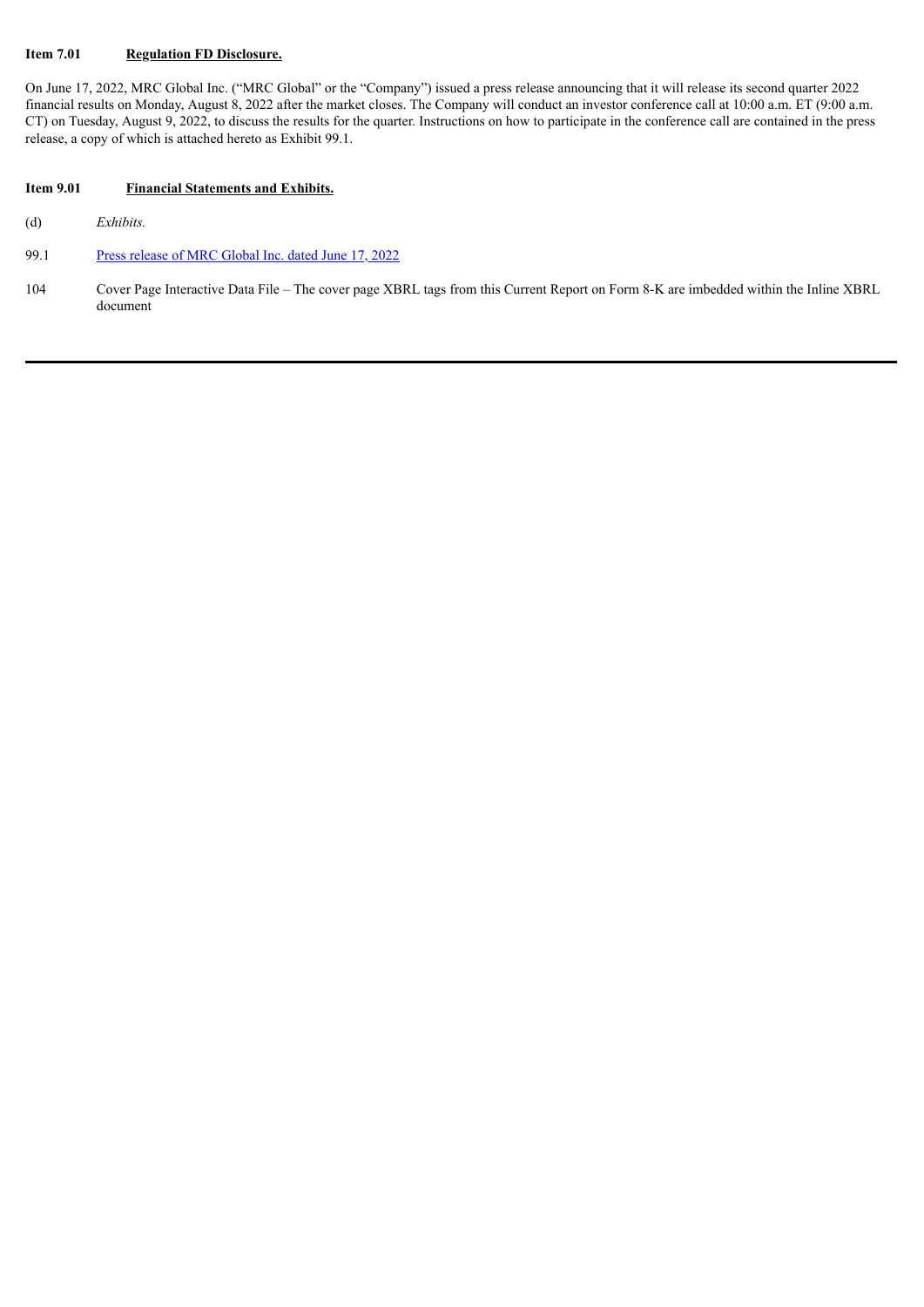| Exhibit No. | Description                                                                                                                                                                           |
|-------------|---------------------------------------------------------------------------------------------------------------------------------------------------------------------------------------|
| 99.1<br>104 | Press release dated June 17, 2022<br>Cover Page Interactive Data File – The cover page XBRL tags from this Current Report on Form 8-K are imbedded within the Inline<br>XBRL document |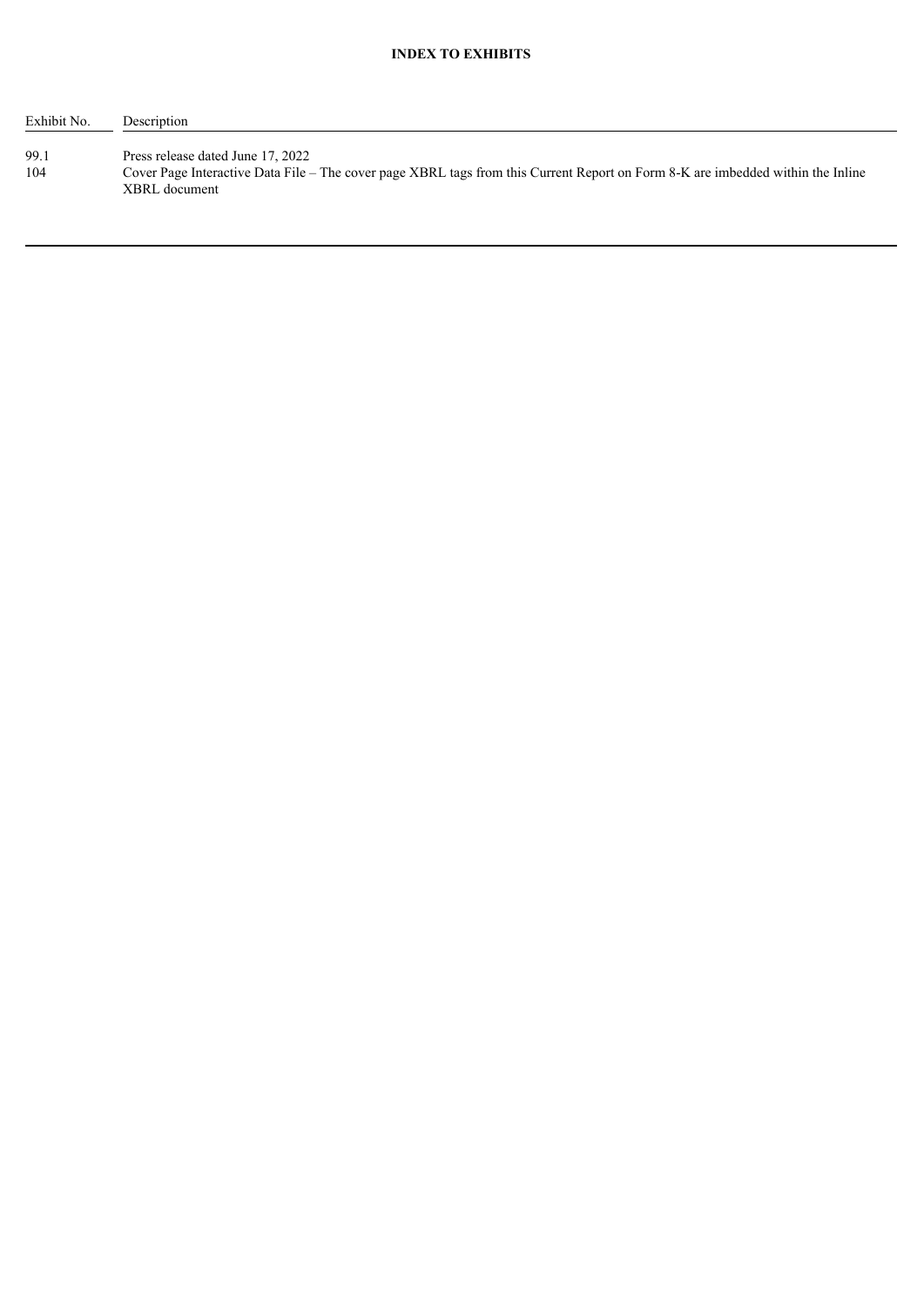# **SIGNATURES**

Pursuant to the requirements of the Securities Exchange Act of 1934, the registrant has duly caused this report to be signed on its behalf by the undersigned hereunto duly authorized.

Date: June 17, 2022

MRC GLOBAL INC.

By: /s/ Kelly Youngblood Kelly Youngblood Executive Vice President and Chief Financial Officer